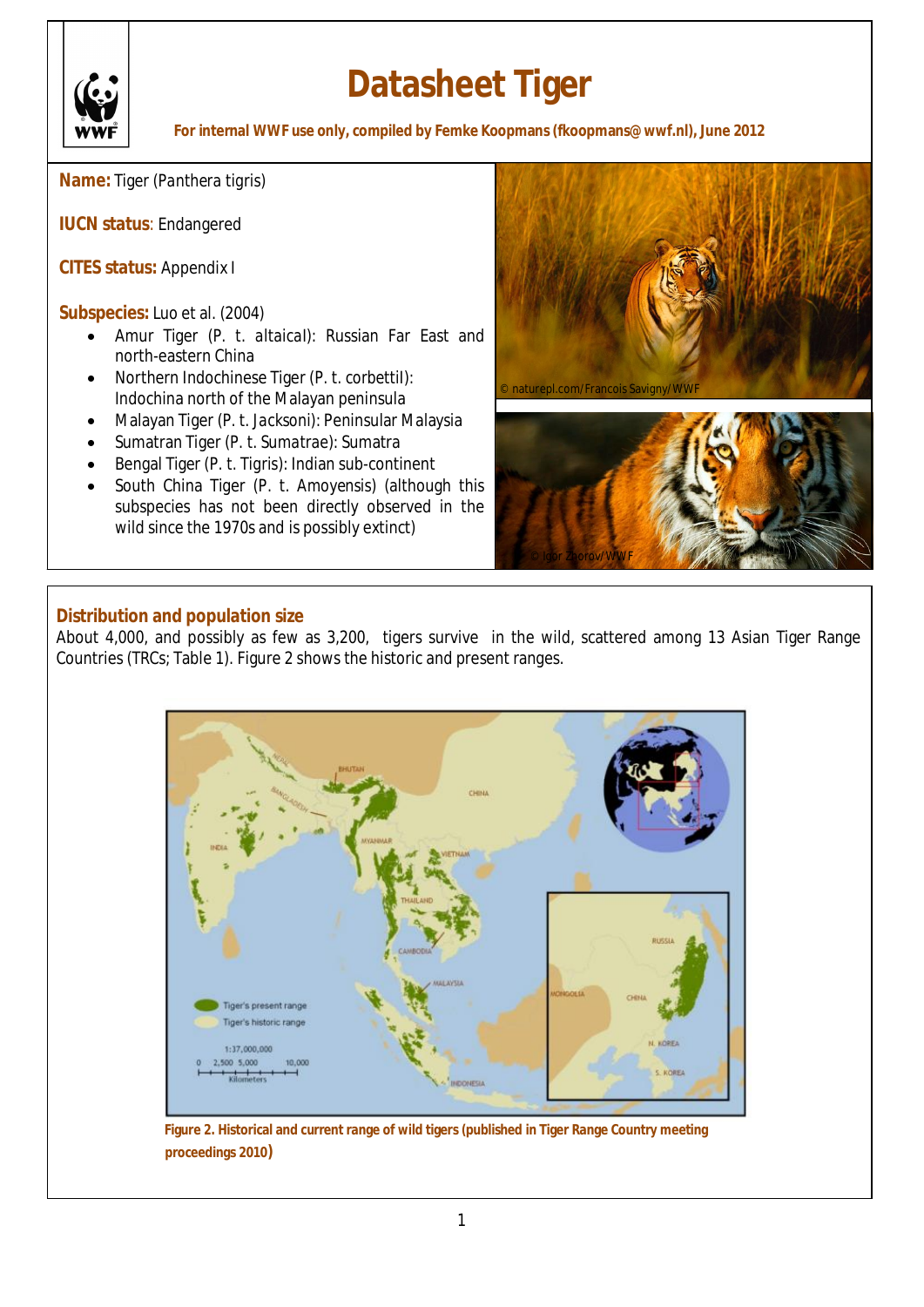#### **Table 1. National tiger population estimates and estimates in protected "source sites"(IUCN, 2010)**

| Country       | National tiger population<br>estimates from range<br>country governments <sup>1</sup> * | <b>Estimated tiger population in</b><br>protected "source sites" <sup>2</sup> |  |
|---------------|-----------------------------------------------------------------------------------------|-------------------------------------------------------------------------------|--|
| Bangladesh    | 440                                                                                     | 300                                                                           |  |
| <b>Bhutan</b> | 75                                                                                      | ٠                                                                             |  |
| Cambodia      | 20                                                                                      | Ξ                                                                             |  |
| China         | 45                                                                                      | ٠                                                                             |  |
| India         | 1,706                                                                                   | 970                                                                           |  |
| Indonesia     | 325                                                                                     | 293                                                                           |  |
| Lao PDR       | 17                                                                                      | 17                                                                            |  |
| Malaysia      | 500                                                                                     | 163                                                                           |  |
| Myanmar       | 85                                                                                      |                                                                               |  |
| Nepal         | 155                                                                                     | 155                                                                           |  |
| Russia        | 360                                                                                     | 71                                                                            |  |
| Thailand      | 200                                                                                     | 185                                                                           |  |
| Viet Nam      | 20                                                                                      |                                                                               |  |
| Total         | 3,948                                                                                   | 2,154                                                                         |  |

<sup>1</sup> Source (except for Nepal and Lao PDR): Global Tiger Recovery Program Table 2.1 (GTRP 2010) except India, from the most recent national tiger census (Jhala et al. 2011)

<sup>2</sup> Source: Walston et al. (2010a) except for Nepal (GTRP 2010)

\* Except for India, Nepal and Russia (reliable population data), population numbers are officially published but there have been no recent national censuses to confirm these figures.

For conservation means, a total of 76 Tiger Conservation Landscapes (TCL) are recognised. Each landscape is classified into a "taxonomy" measuring their contribution to current tiger conservation and further prioritized in terms of their contribution to representation of tigers across the range. The WWF Tigers Alive Initiative (TAI) supports 12 TCLs (Table 2).

#### **Table 2. The 12 Tiger Conservation Landscapes supported by the WWF Tiger GI**

| TAI landscape name             | Involved countries      | <b>TAI landscape</b><br>totals (Km2) <sup>1</sup> | Tiger numbers (based on<br>estimates/guesstimates)2 |
|--------------------------------|-------------------------|---------------------------------------------------|-----------------------------------------------------|
| Amur-Heilong                   | Russia, China           | 1062500                                           | 429-502                                             |
| Terai Arc                      | India, Nepal            | 36397                                             | $<$ 400                                             |
| Satpuda Maikal                 | India                   | 91630                                             | 400                                                 |
| <b>Sundarbans</b>              | India, Bangladesh       | 8588                                              | $274*$                                              |
| Forests of the Lower Mekong    | Cambodia, Laos, Vietnam | 61518                                             | no consolidated or collated data                    |
| Banjaran Titiwangsa            | Malaysia, Thailand      | 42771                                             | $500$                                               |
| <b>Central Sumatra</b>         | Indonesia               | 48492                                             | 187                                                 |
| <b>Greater Manas</b>           | India, Bhutan           | 36399                                             | 152                                                 |
| Dawna-Tennaserim               | Thailand, Mayanmar      | 53072                                             | 40                                                  |
| <b>Western Ghats- Nilgiris</b> | India                   | 23257                                             | 400                                                 |
| Southern Sumatra               | Indonesia               | 9762                                              | 136                                                 |
| Kaziranga Karbi Anglong        | India                   | 32457                                             | $^{\sim}$ 100                                       |

WWF Tigers Alive Initiative

<sup>2</sup> WWF Tiger GI, 2009. Tigers alive! Saving tigers in the wild. Strategic plan 2010-2015

\* or 70-74 acc. to the Indian Statistical Institute

#### **Population trends**

Tiger numbers have plummeted from about 100,000 a century ago to about 4,000 today, and they continue to decline in number. The trajectories in figure 3 indicate tiger population and habitat declines (NB only 7% of historic range remains), and targeted recovery. Continued declines along the approximated trajectory will result in populations reaching a 'tipping point' from which recovery may not be possible. The potential for recovery is aligned to the 2020 and 2050 goals of the WWF Tiger GI.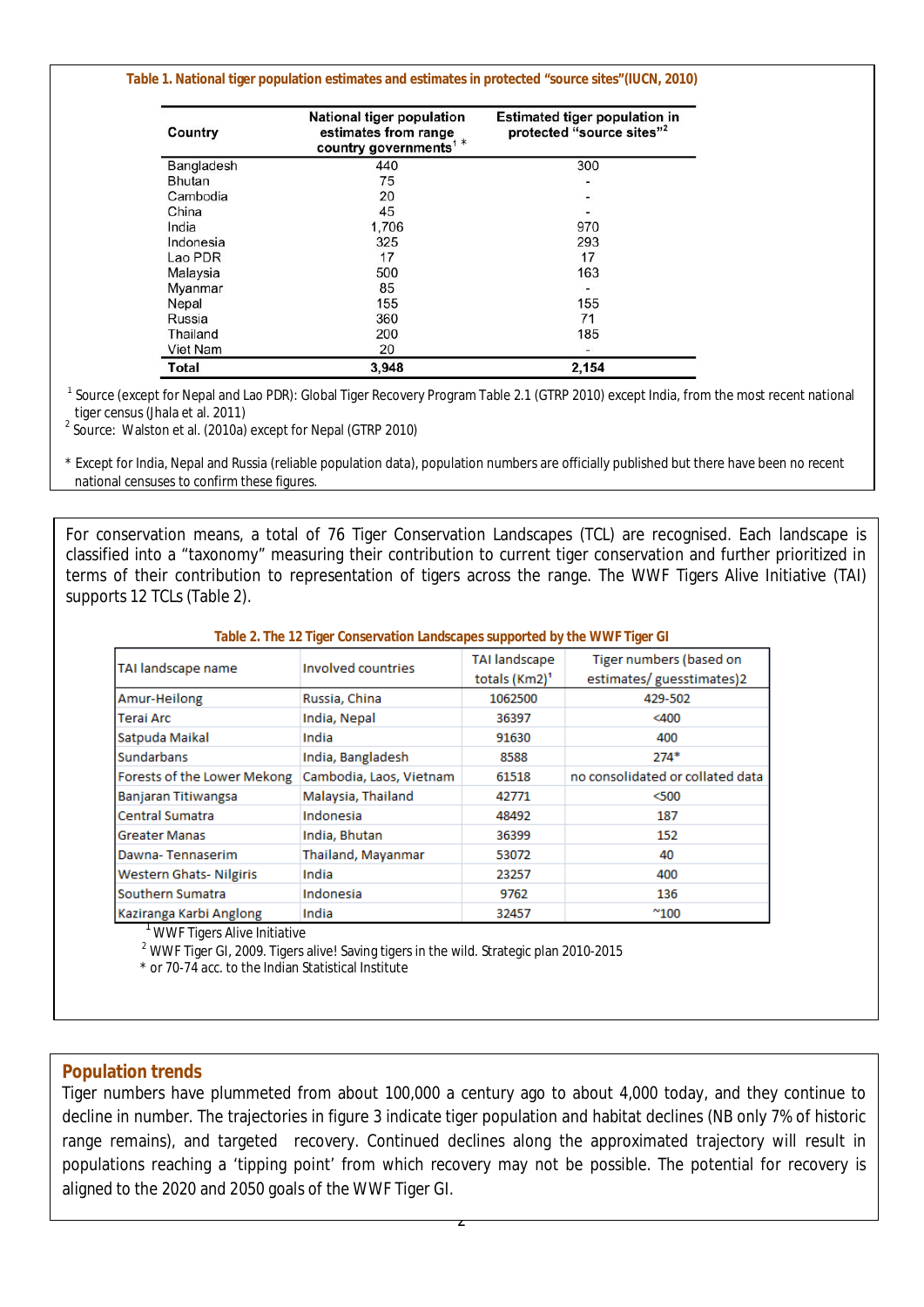

# **Main threats**

## **Habitat degradation, fragmentation, and loss**

Habitat degradation, fragmentation and loss are driven by clearing forests and grassland for agriculture to support growing human populations; by commercial logging, both legal and illegal; by conversion of forests and grasslands to commodity plantations; and, most recently, by rapid infrastructure development and mineral extraction to support Asia's burgeoning economic growth. Along with habitat loss, tigers suffer from severe loss of natural prey populations especially ungulates like wild deer, sambar, gaur, and boar, due to direct hunting by people or through competition with domestic animals.

#### **Poaching and illegal trade**

Poaching and the illegal trade and trafficking in tigers and their parts and derivatives driven by consumer demand is a primary and immediate threat to the survival of wild tigers. Tigers have been extirpated by poaching in many areas even where excellent habitat remains. Combating crime against tigers and wildlife crime in general has not been a high priority within TRCs and globally, and wildlife crime is growing. Much of the illegal trade is transnational, and thus requires regional and global cooperation to eradicate.

Data on seizures between 2000 and 2010 in 11 out of the 13 tiger range countries (no data on Cambodia and Bhutan) reveal a notable increase in the reported seizures from Nepal, Viet Nam, Indonesia and Thailand since 2004. A steady increase in reported seizures was found in India, leading to an overall increase in reported seizures. The total number of 481 seizures is believed to have involved 1,069 and 1,220 tigers taken from the wild.



**Figure 4. Annual totals of seizures of Tiger reported for China, India, Nepal, Indonesia, Vietnam and Thailand, 2001–2009 (Verheij et al., 2009)**